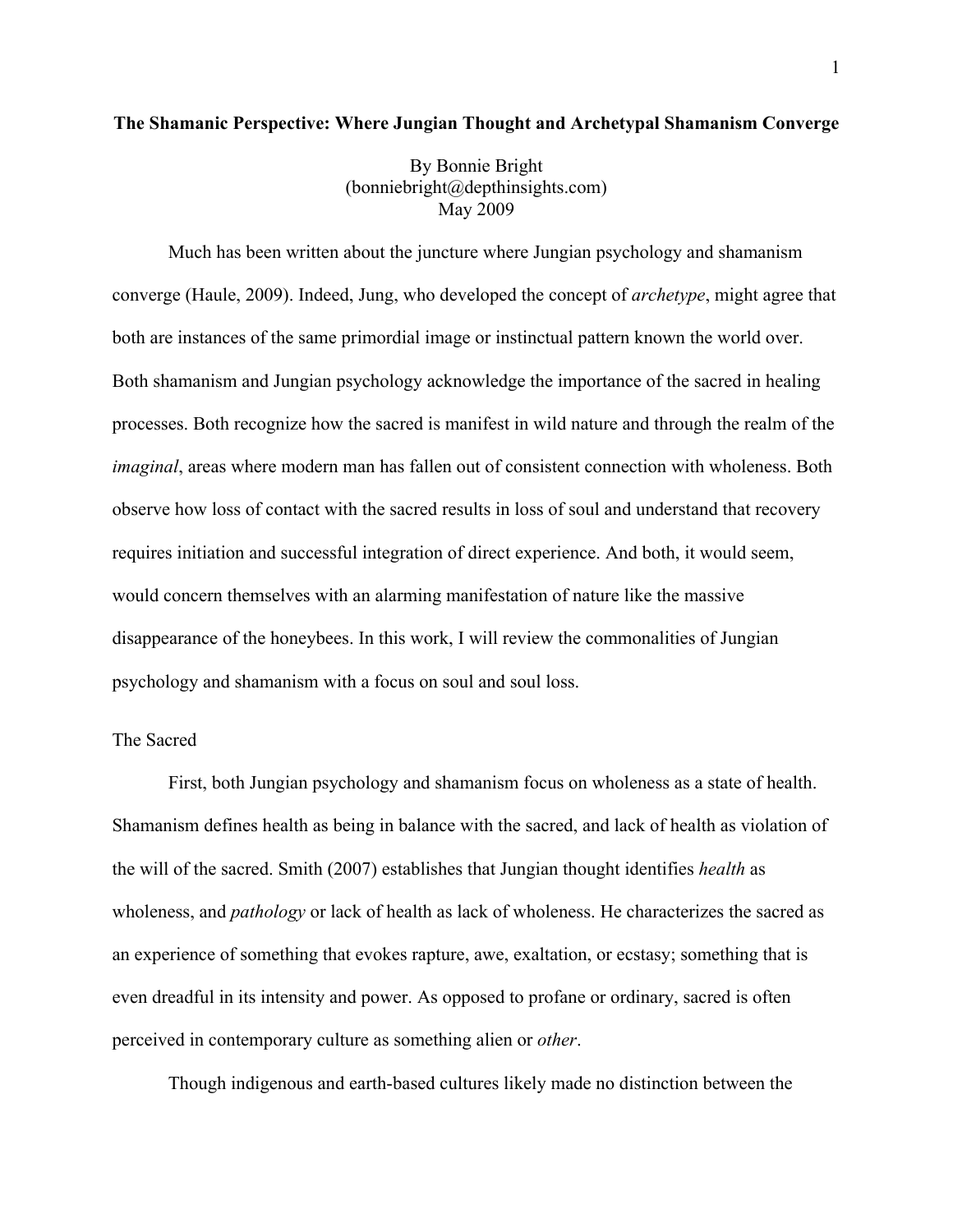sacred and the profane, in my life, at least, I am increasingly aware that the sacred is not something I experience in my busy everyday routine unless I somehow slow myself to witness a sunset or feel into a sudden sense of longing or love. Only then, in the spaciousness of attention, am I aware I have generally tuned out the sense of something powerful and unknown. Something sacred often invokes a feeling of mystery beyond the power of words to describe. As I touched on earlier, Jung often used the term *numinous* to connote the sacred: describing it as something which provides an experience or alteration of consciousness independent of human will, arousing, affecting, bedazzling, or blinding one to other realities. Both "sacred" and "numinous" are words connected to the idea of soul, the creative, sacred life force that imbues all things with energy and meaning.

James Hillman (1982) describes soul as not just an element, region, or dimension but rather, as a perspective: as deepening, noticing, penetrating, and insight. He seeks to extend the soul beyond humanity to the world at large, to forms and objects around us, whether natural or man-made. Each thing, Hillman claims, has a spark of soul at its core. He challenges us to imagine a world soul, the *anima mundi,* as that particular soul spark that "offers itself through each thing in its visible form" (p. 77). Jung considered psychology deeply tied to soul; so much that he referred to psychologists as doctors of the soul (D. Bona, personal communication, October 8, 2008). Similarly, Smith (2007) states that the province of the shaman, as technicians of the sacred, is disorders of the soul. Eliade (1974) calls shamans masters of ecstasy, stating, "The shaman is the great specialist in the human soul; he alone 'sees' it, for he knows its 'form' and its destiny" (p. 8).

Smith (2007), noting the pathological conditions emerging in contemporary culture, posits that shamans would diagnose western societies not as having a breach in relations with the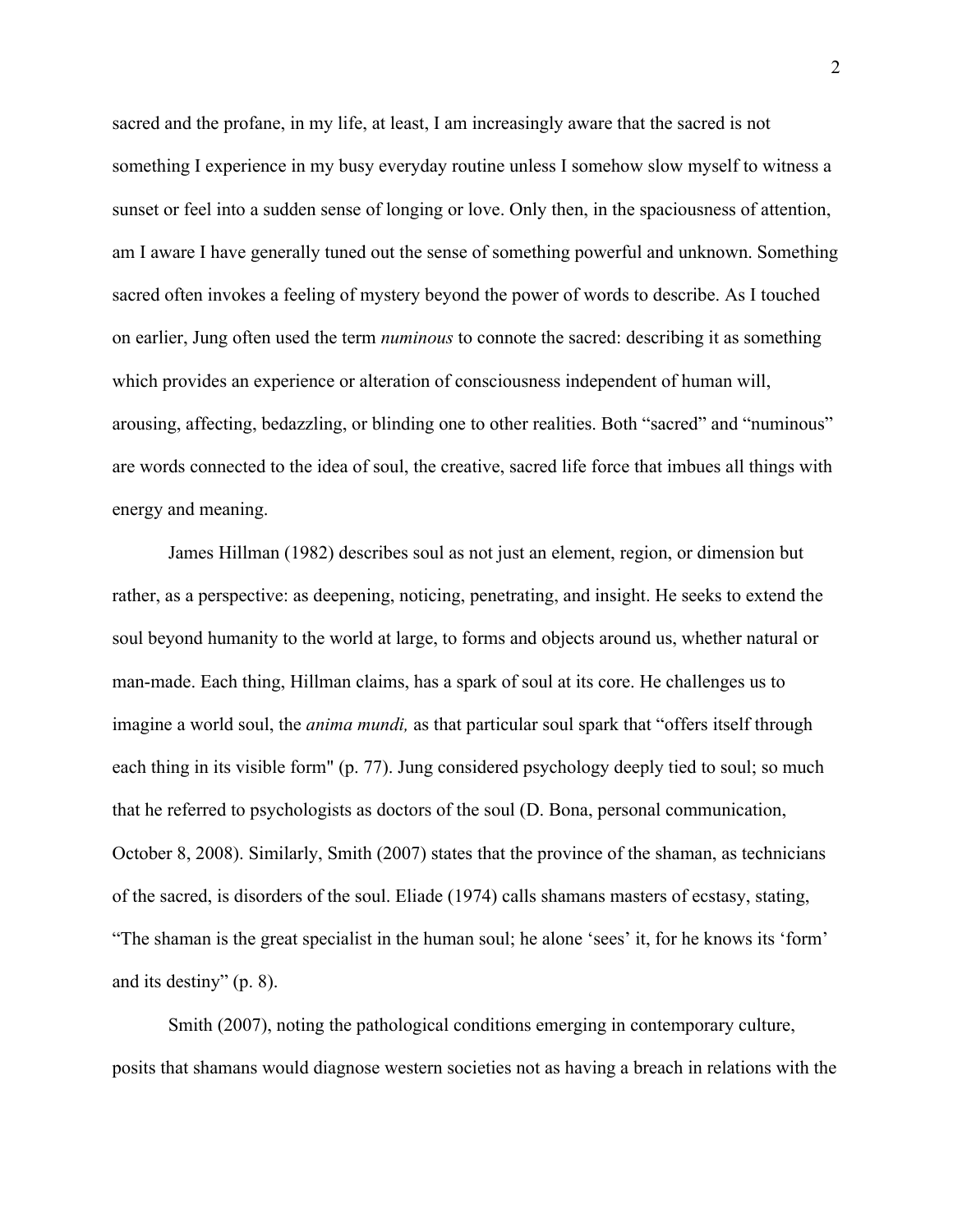sacred, but as having no relations at all with the sacred. As individuals in modern culture, Smith continues, we have repressed the contents of the unconscious and summarily forgotten it entirely, disregarding the magic and mystery there. Shamans and those commonly called *folk healers* rely on the power that issues from the sacred to conduct their healing activities, and the sheer lack of it in current times and culture epitomizes the tremendous precipice on which we perch as a result. Jung, sensing the enormity of the split between our conscious everyday lifestyle and the vast depth of the psyche, warns, "We do not understand yet that the discovery of the unconscious means an enormous spiritual task, which must be accomplished if we wish to preserve our civilization" (as cited in Sabini, 2005, p. 145). According to Jung, the only way to address the deep loss of connection to soul that we are experiencing as a species is to reestablish our connection to the sacred.

Eliade (1974) reports the practice of shamanism has been around for millennia, essentially as long as humans have existed, and is the oldest spiritual healing tradition still in use today. Though the word *shaman* emerged from Siberia via the Russian language, shamanism is historically found in virtually every culture in the world. Eliade emphasizes shamans cure like doctors and perform miracles like magicians. They manipulate the sacred, and, in fact, "have access to a region of sacred not accessible to other members of the community" (p. 7). Shamans are often linked to events surrounding life and death, healing and health, and spirits and the underworld. Not only are they responsible for the religious direction of a community, they also guard its soul.

# The Sacred Manifests in Nature

The concept of the sacred is inexorably tied to an *animistic* belief system: the impression that the world and everything in it is imbued with life, intelligence, and spirit. Thus, in the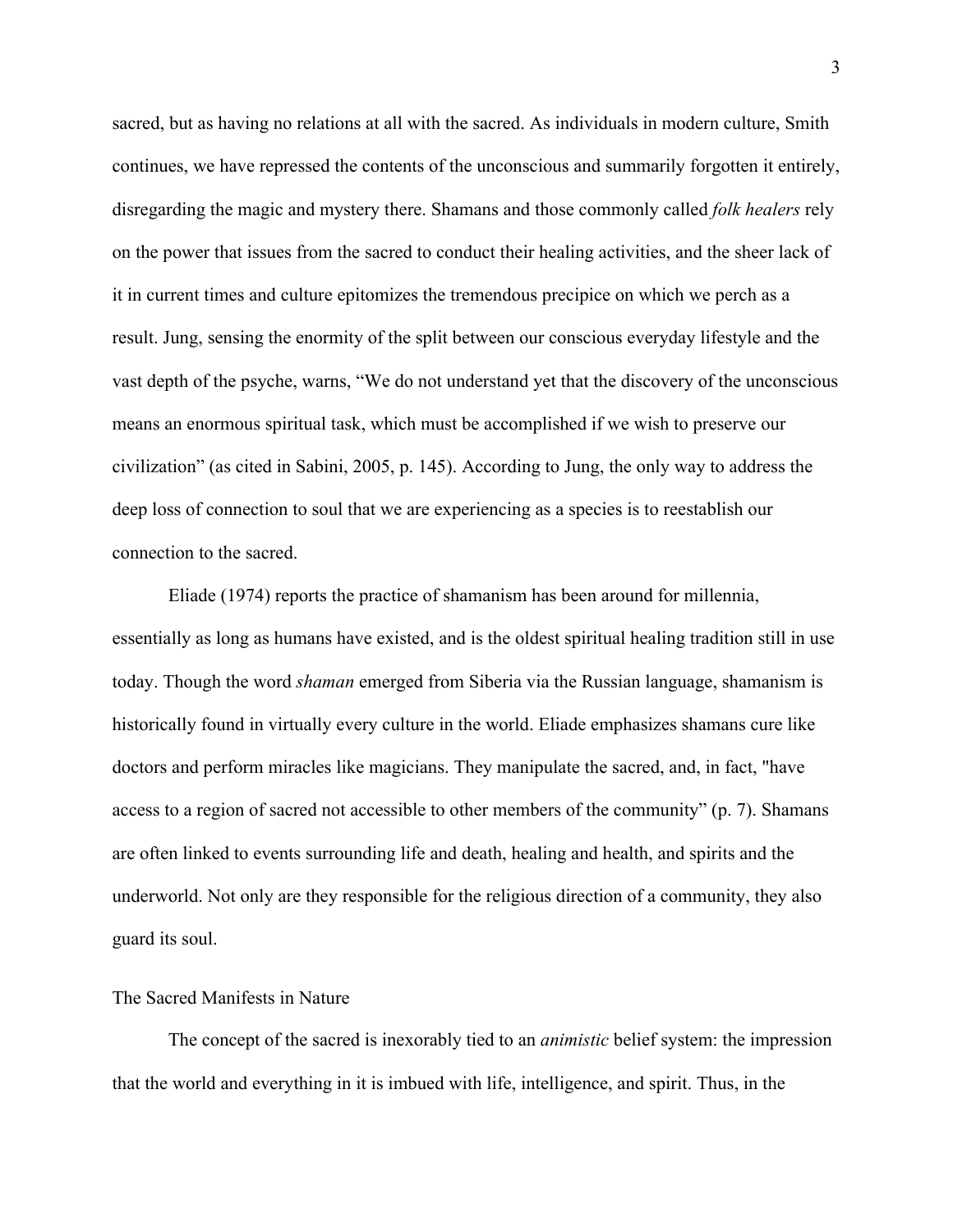physical or material world, the sacred manifests through wild nature as an infinite source of life and creativity waxing and waning in eternal cycles of death and rebirth. Shamans read nature, regarding and interpreting the elements and events that communicate through soul at all times and places (Eliade, 1974). Jung mourned the loss of the shamanic perspective; of contact between modern man and nature, and he identified our increasing analytic thinking and desire for progress through manipulation of the natural world as devastating to our well-being (Sabini, 2005).

Historically, in nature-based cultures, everything could be explained by the maintenance of right relations to the sacred, the divine force that holds the world together. When something went wrong in a family, a village, or a culture, it was obvious that something was radically out of balance with the world: the gods had been offended and equilibrium had to be restored (Smith, 2007). As Jung suggested, as modern man has increasingly developed causal thinking and has pursued science and technology as our foremost religion, we have placed ourselves at the top of a hierarchy that relegates nature, wilderness, and the imaginal to lesser status and importance. Nature has become something we exploit and control, and the imaginal realm, something to analyze, define, or explain away as irrelevant fantasy. No longer do we turn to these dimensions to gain insight and understanding from the gods or the ancestors who came before, or to engage with them to re-establish balance. In fact, it never even occurs to us to try. Jung, grasping our plight, lamented:

There are no longer any gods whom we can invoke to help us. The great religions of the world suffer from increasing anemia, because the helpful numina have fled from the woods, rivers, and mountains, and from animals, and the god-men have disappeared underground into the unconscious. There we fool ourselves that they lead an ignominious existence among the relics of our past. Our present lives are dominated by the goddess Reason, who is our greatest and most tragic illusion. By the aid of reason, we assure ourselves, we have "conquered nature." (1964, p. 91)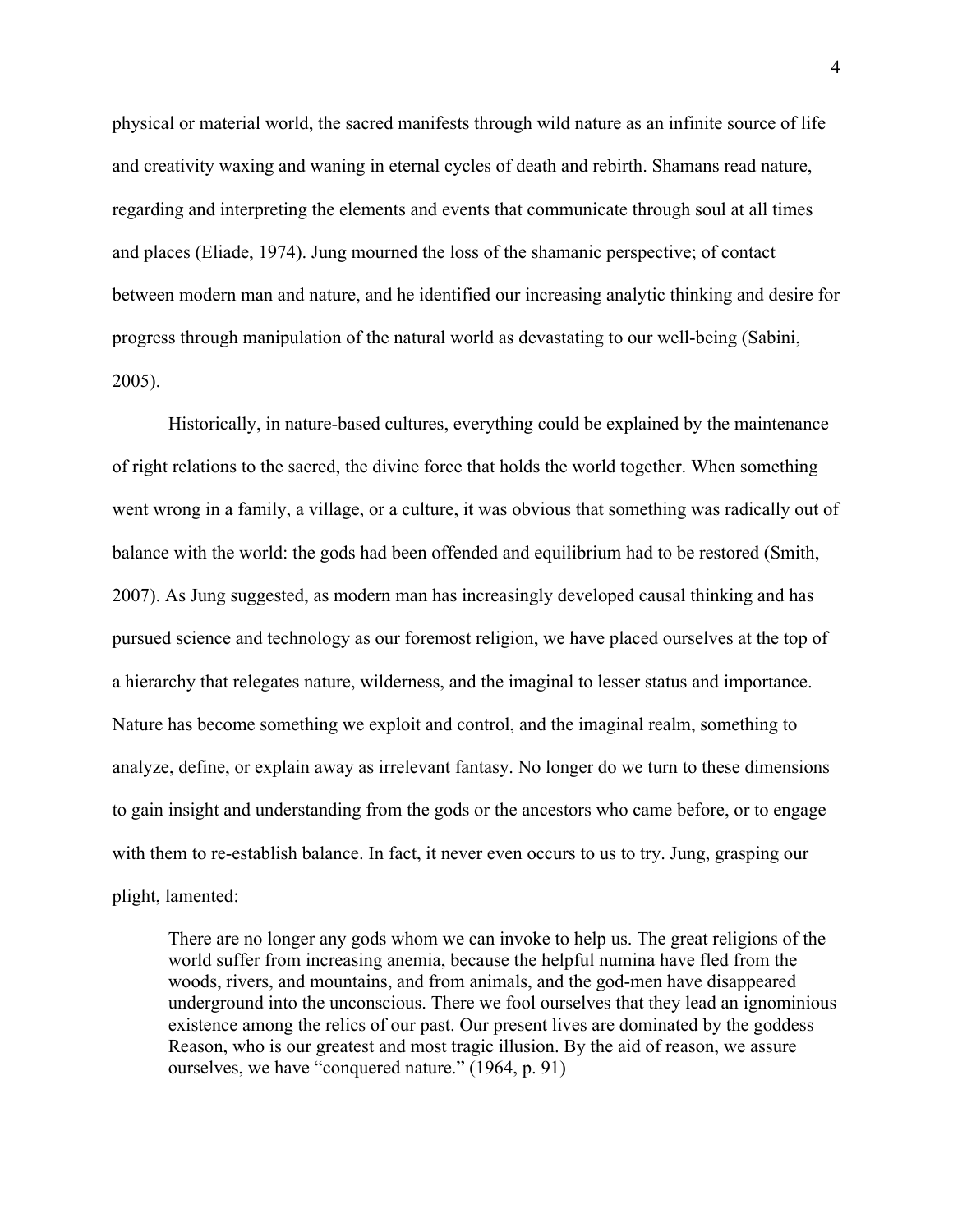Jung speculated that our connection to nature is ancient and undeniable. At the most profound levels of the unconscious, everything becomes less and less differentiated until our ego no longer exists as a separate entity:

The deeper layers of the psyche lose their individual uniqueness as they retreat farther and farther into the darkness. Here they become increasingly collective until they are universalized, merging with the body's instinctual and biological functions and eventually with nature itself. Hence, 'at bottom' the psyche is simply 'world.' (Jung, in Ryan, 2002, p. 26)

Jung went on:

Since psyche and matter are contained in one and the same world, and moreover are in continuous contact with one another and ultimately rest on the irrepresentable transcendental factors …psyche and matter are two different aspects of one and the same thing. (Jung, 1970, p. 5)

Clearly, Jung discerned that there is no separation. Whatever the external landscape, the internal psychic landscape mirrors it, inhabits it, gives birth to it but also dies into it. The degree to which we are able to perceive the sacredness of what is manifesting around us in nature is the degree to which we are able to believe in the divine aspect of we commonly know as our own human nature.

# The Sacred Manifests in the Imaginal

Both Jungian psychology and shamanism engage with image and call on the imaginal realm for healing. The language of the unconscious is the language of the soul: image as living symbol. Jung stated that psyche is image and for Hillman (1982), as well as for the Greeks, soul is image, too. Ryan (2002) describes how the soul speaks for itself in images and how those images allow us to enter different dimensions of consciousness than the one we are used to in our profane, everyday lives. According to him, images reach into the deepest recesses of the psyche.

Cavalli (2002) asserts, "Healing is as much an imaginative process as it is one that relies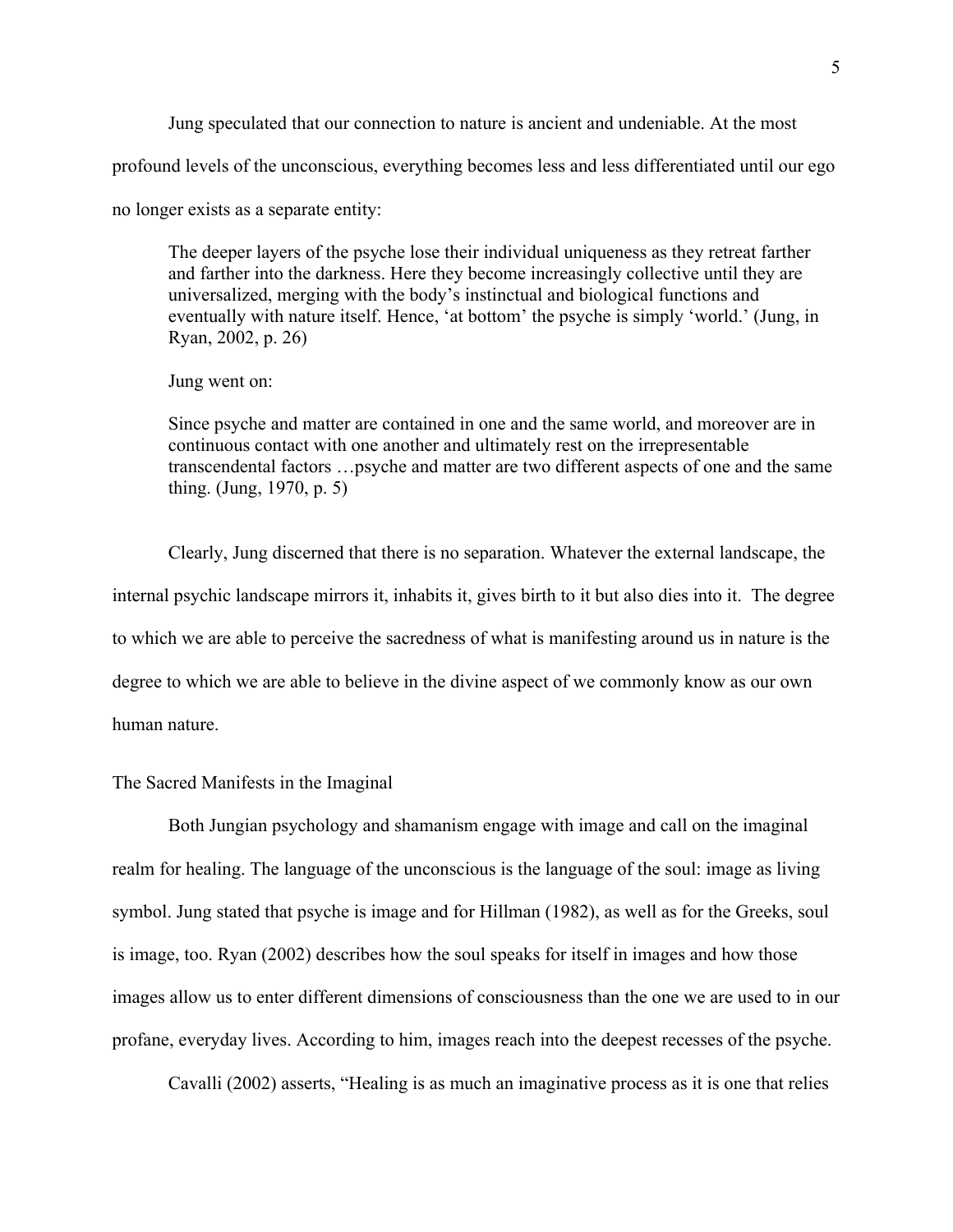on material manipulation of the body. Imagination, Einstein said, is as important as knowledge in understanding the universe" (p. 99). In fact, professor of psychology, Jean Achterberg (2002) asserts images literally interact with bodily tissues and conduct a dialogue with cells, organs, tissues, and ultimately with the central nervous system in order to effect change.

Imagery has always been central to the work of indigenous shamans. Ryan (2002) asserts, "the shaman everywhere is the great master of 'thinking in primordial images'" (p. 41). Jung deemed the shaman as having a "direct line to the unconscious" (p. 41). A shaman requires access to images in order to see intrusive spirits that cause disease and to locate the disease in the body. Simply showing a patient an intrusive object that the shaman has extracted can have a powerful effect on the patient, just as patients in the western world are affected by images of an x-ray or a pill that might help them heal. "The shaman today, like his ancestors, is able to 'see' an invasion of foreign energy encased in his patient's body, 'hear' the call of a lost soul, and 'feel' the brush of his power animal against his leg" (Gagan, 1998, p. 53). Smith (2007) describes the shaman's effectiveness as a result of being able to enter a different reality, gain a new perspective, and return with it to change the patient's *world image* or inherent belief system.

Image is the direct path to the unconscious in the opinion of James Hillman (1982). To be imaginative does not necessarily require what we traditionally think of as images, that is, actually seeing imagery; rather, we perceive images with the imagination: we imagine them. Hillman insists images are actually metaphors; thus poetry and music, as well as dream figures and felt experiences, also qualify as image because we perceive them with the inner senses of our psyche.

Depth psychology has adopted the term *imaginal*, coined by twentieth-century French philosopher Henry Corbin, to describe images through which the unknown expresses itself. Jung suggested we look within the psyche, the collective unconscious, to find the sacred, believing it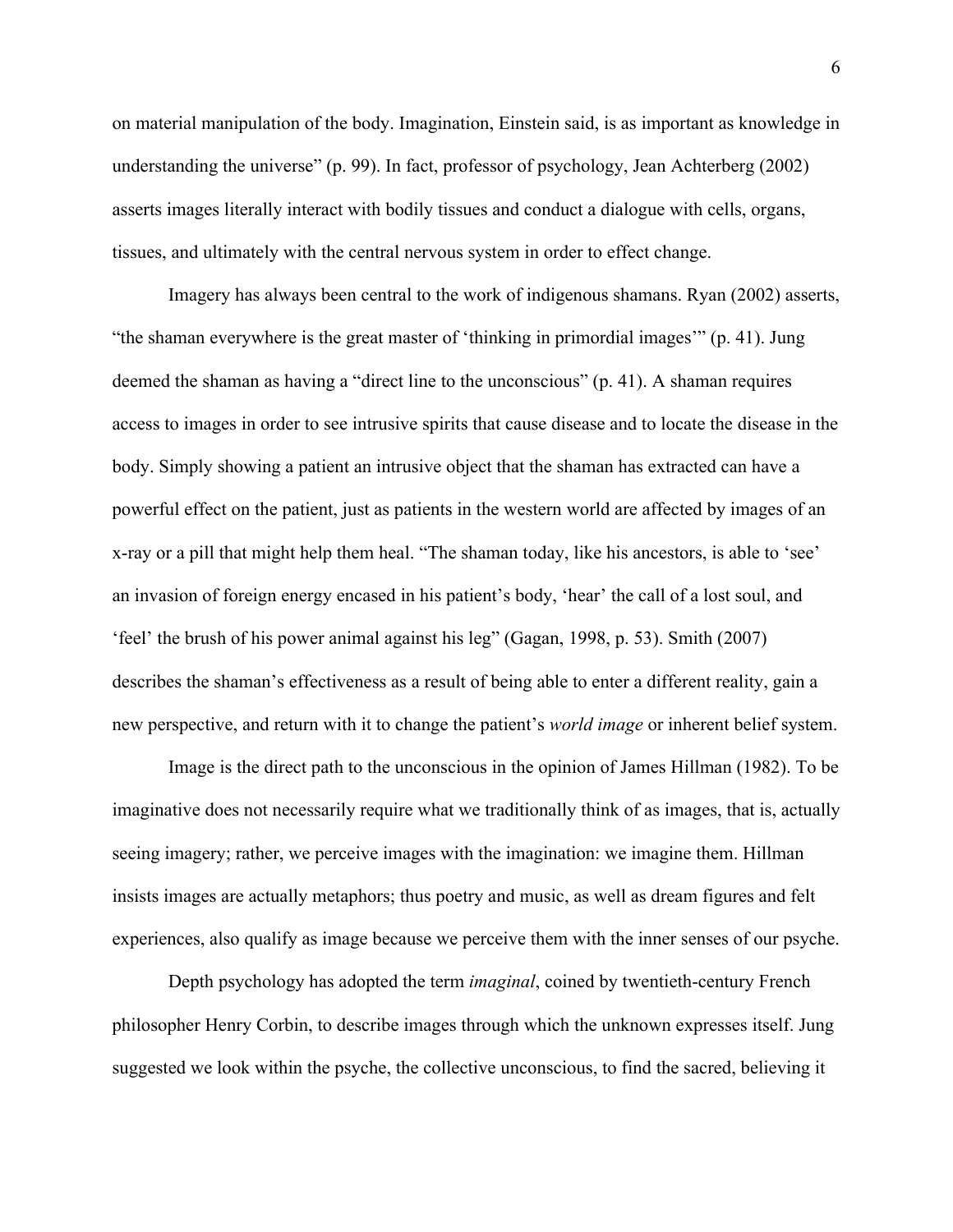shows up through access to the imaginal realm, the space of myth, dream, and symbol, of ancestors and spirits. Jung found these energetically suffused images to be numinous, instigating emotional resonance in relation to the psyche and self. He theorizes that archetypes, those autonomous, energetic blueprints that are common to all human beings, often show up as numinous images imbued with sacred power. Jung recommended the practice of *active imagination*, which enables us to engage with unconscious, archetypal, imaginal elements in a creative way (Hopcke, 1999).

In Jungian therapy, the analyst guides the patient to connect with images brought forth from the unconscious as dreams or symbols and then encourages him to hold the tension they bring until something begins to shift. Jung attributed the new perspective or worldview that emerges from the opposition as archetypal: a pattern that transcends a particular culture. These newly generated images or configurations interact with the patient at a deep level and allow him or her to begin to shift into a new configuration or context, and therefore to transform. By accessing images and experiences in a dimension where magic and power reside, in which archetypes and entities have dreams, will, and intelligence of their own, we can develop our own relationship with the sacred. Encounter with the imaginal generates rapture, awe, and power; providing insight and growth when we personally interact with it through active imagination, movement, writing, art, poetry or other depth methods (Smith, 2007).

Both for Jung, in his world of the unconscious psyche, and for the shaman in nonordinary reality, there is a cosmos equal to the physical world with its own landscape, made of images with energy and will of their own (Ryan, 2002). Our dialogue with and relationship to these living images is the source of soul. Here, Jung claimed, in the depths of the soul's interior, our mental functioning, connects to the *pleroma*, the deepest roots of our being, the origin or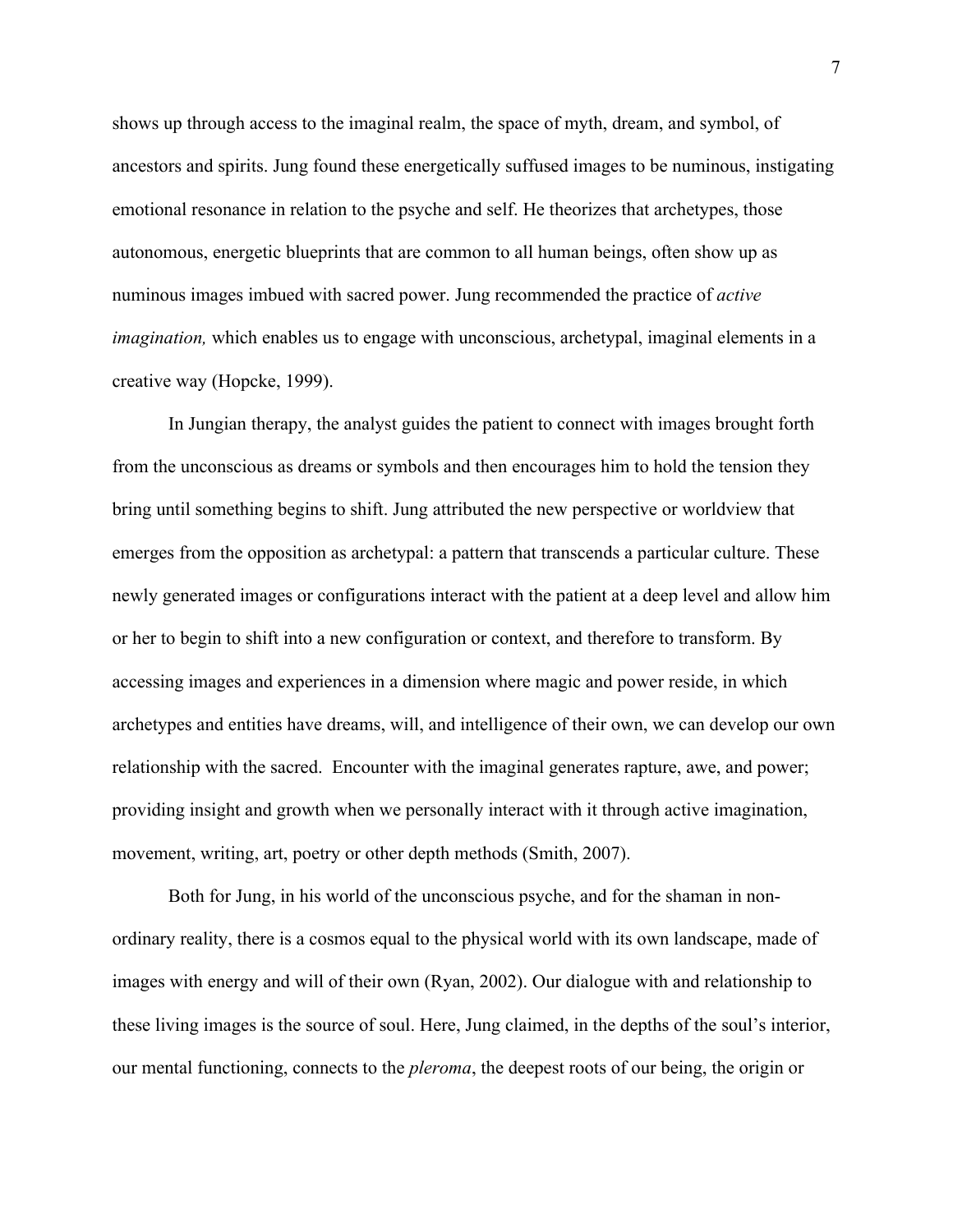source. This is the realm the shaman also penetrates in his quests for healing and understanding. It is at the level of the pleroma where the shaman is endowed with the powers to cure and revitalize. This is also the transpersonal space Jung called the *subtle body* where the "symbol can operate to transform both body and mind" (Ryan, 2002, p. 41). Mazatec shaman, Maria Sabina asserts:

There is a world beyond ours, a world that is far away, nearby and invisible. And there it is where God lies, where the dead live, the spirits and the saints, a world where everything has already happened and everything is known. That world talks. It has a language of its own. I report what it says. (Halifax, in Sandner & Wong, 1997, p. 11)

## Soul Loss

Studies in anthropology led Jung to adopt into psychology a concept prevalent in shamanic societies: that of *soul loss*. Typically recognized as a state of general malaise, soul loss provides another common thread between both Jungian psychology and shamanism. Soul loss is a fragmentary sequence in which parts of the whole wander away, flee, or get split off, lost, or disoriented resulting in a loss of vitality or life force (Ingerman, 1991). In a shamanic worldview, the dislocated parts are carried away to the underworld; in psychology, they are said to recede into the unconscious. With the critical absence of vital parts of our soul, we are left feeling weak, empty, depressed, deflated, or anxious, and commonly trend toward mental or physical illness. Jung cited the loss of connection between our ego and the Self as the fundamental cause of soul loss:

There are two reasons why man loses contact with the regulating center of his soul. One of them is that some single instinctive drive or emotional image can carry him into a onesidedness that makes him lose his balance…his one-sidedness and consequent loss of balance are much dreaded by primitives, who call it "loss of soul." (1964, pp. 228-9)

Hillman (1975) outlines five functions of soul: (1) it makes all meaning possible, (2) it turns events into experiences, (3) it involves a deepening of experience, (4) is communicated in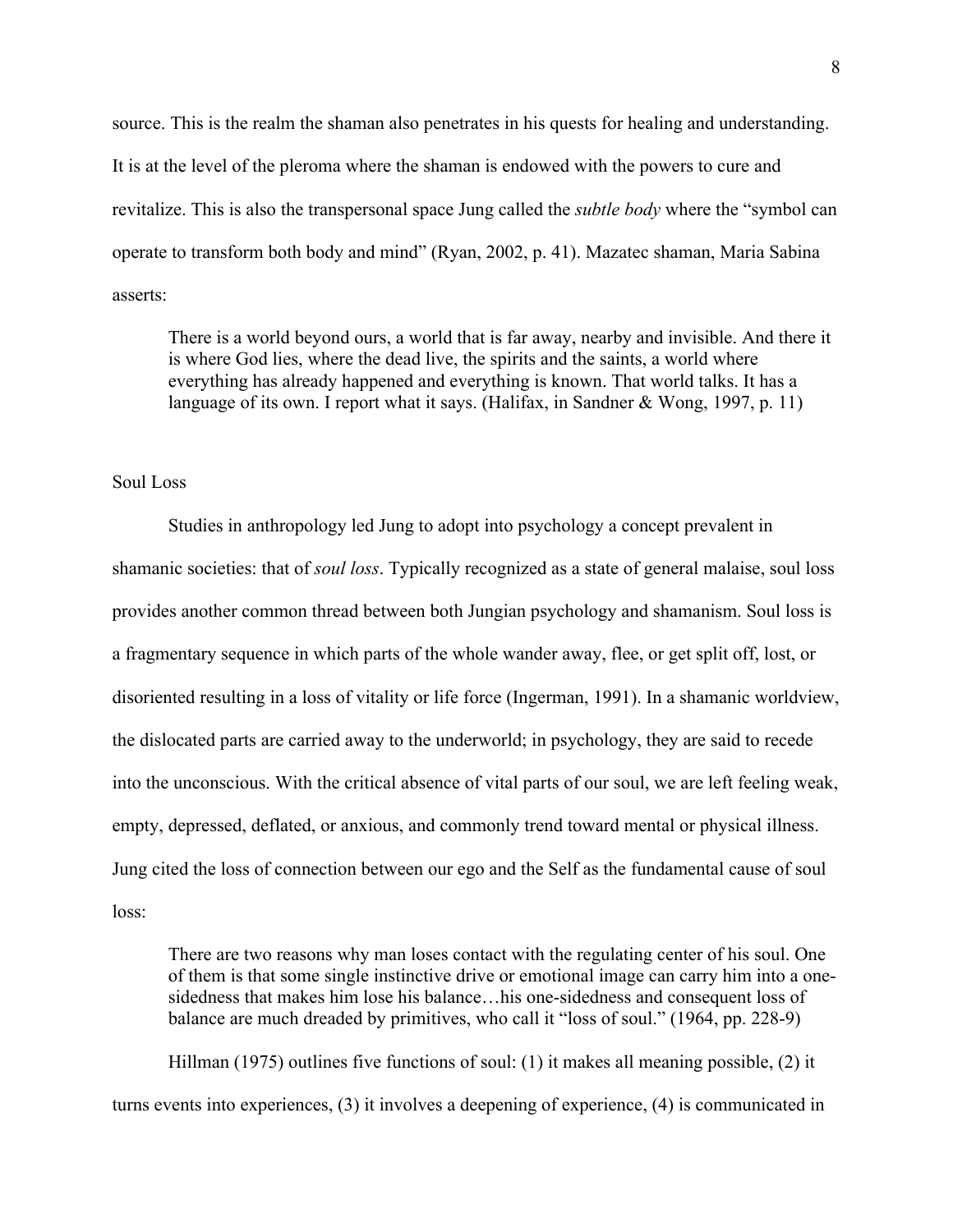love, and (5) has a special relation with death (p. xvi). For Hillman, as a result of these five characteristics, the soul represents the imaginative possibility of our nature, a possibility that is realized in reflective speculation, dream, image, and fantasy. If any one of these aspects of soul alone is lost, the repercussions are immense. As meaning dissolves and love and death become increasingly distant aspects of our experiential understanding, our lives are prone to becoming simply a series of events, which happen to us, one after another, and from which we are progressively more disconnected and detached.

Both shamanism and psychology seek to treat soul loss by retrieving and reintegrating vital essence that is missing. According to Eliade (1974), soul loss occurs for many reasons: one, as a protective measure, transpiring when we simply cannot sustain the distress caused by accidents, abuse, attack, or other sudden, devastating events. In this case, the soul flees in order to escape feeling fear, pain, or shock. On other occasions, pieces of our soul remain with other people after relationships end or they depart with souls who have died. Additionally, invasive energies can attach themselves to, or are directed at, a person. This is commonly perceived as witchcraft or sorcery from a shamanic view and as a *complex*, or constellated, spontaneously activated, unruly energy triggered by past conditioning from a Jungian standpoint (Storr, 1983). Last, soul loss can occur from habitually refusing to listen to the guidance of the gods or spirits (Ryan, 2002). Indigenous cultures often relate illness, both of body and mind, to soul loss, believing the resulting illness, disease, depression, or malaise stemming from the loss of an essential part of the self can only be restored through shamanic intervention (Sarangerel, 2001).

In psychological terms, soul loss is dismemberment or dissociation: the loss of contact or connection with deeper, vital parts of ourselves associated with the Self. French psychologist Pierre Janet coined the term *splitting* to describe the defensive mechanism through which the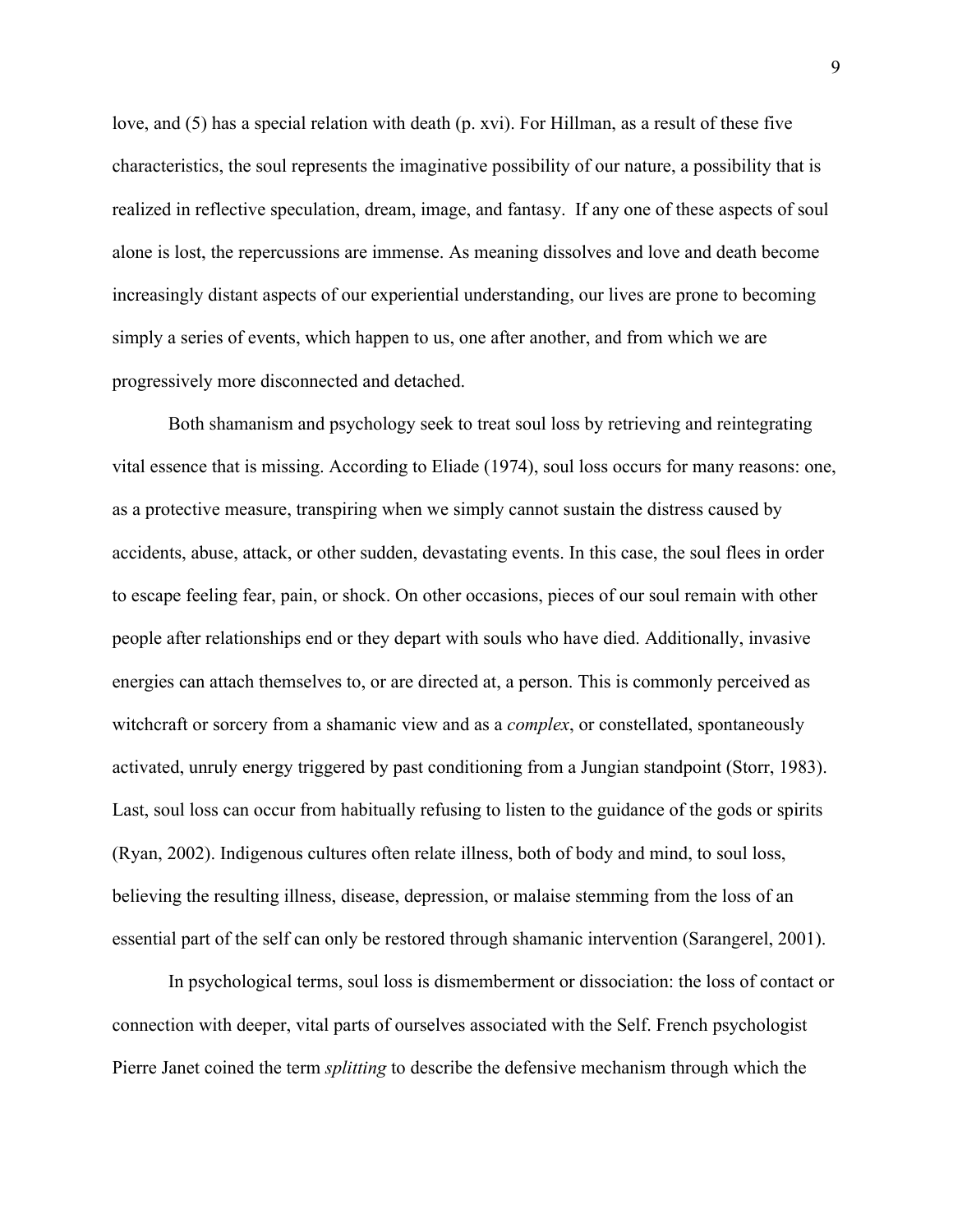human mind is able to distance itself from the effects of trauma by severing the connection to thoughts, feelings, and memories that are in excess of what it can process at that time (Smith, 2007). Kalsched (1996) states that dissociating is a normal psychological defense that allows us to bear pain that may otherwise be unbearable. Disengaging and dropping the part of ourselves that was most traumatized is the only way we can cope and move on. In each of these instances, we dissociate or dismiss the parts of ourselves that are vulnerable to the brunt of the trauma and banish them for either punishment or safekeeping. Ultimately, it is a default mode of sequestering and coping with unknown entities that threaten us.

Glendinning (2007) maintains that the ability to remove our consciousness around an area or topic that is too painful to bear serves an important function. According to her, dissociation is a brilliant method of self-preservation, a way to stave off or avoid threats, challenges, and difficulties we are unable to integrate. Dissociation is a kind of fencing off of our psyche, a splitting, just as when we first fenced off plots of earth in order to manage them more effectively and accommodate our ongoing survival (as cited in Glendinning, 2007, p.113). These fenced off areas, once established, seem to freeze in place, holding the contents in the original untouched form, as if freeze-drying them to preserve the host from contamination. In psychology, these are what Jung referred to as the complexes, which are often spontaneously broken open when certain triggering situations arise (Jung, 1964).

Indeed, it is this loss of connection to which June Singer (1994), Jungian analyst and author, also attributes the core of our soul loss. Singer says when soul loss occurs, the soul has "ceased to be the connecting ribbon of a road between the conscious individual and the vast unknown and unknowable" (p. 39). She, like Jung, believes it is a necessity for the soul to provide ongoing intercourse between the ego and the unconscious.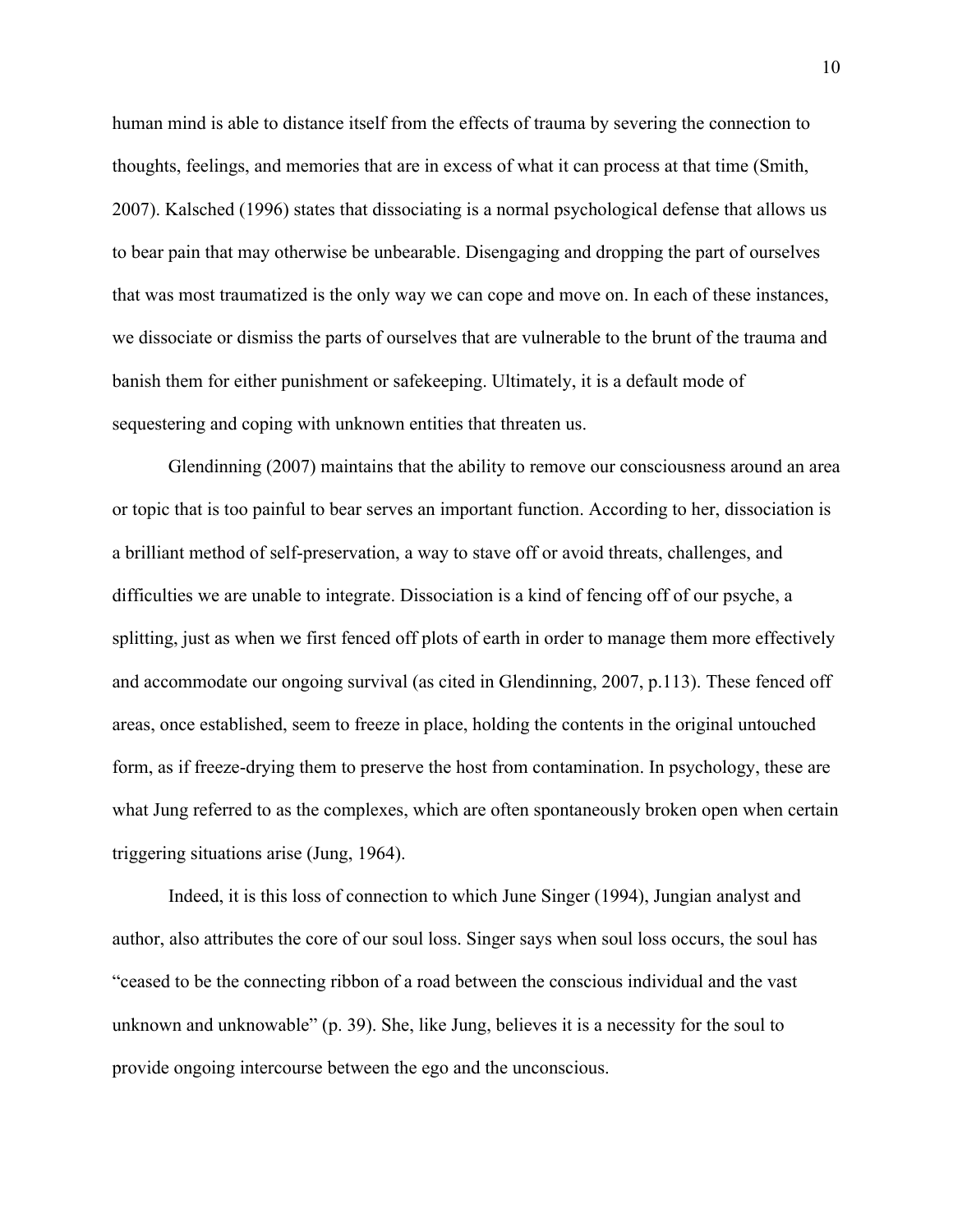Soul Recovery

It is the task of the shaman to walk between worlds as an interpreter or mediator of the spirit realm—including the province Jung referred to as the collective unconscious. According to Mircea Eliade (1974), one of the most vital functions a shaman performs is that of soul retrieval wherein the shaman's spirit leaves the body to seek out souls who have lost their way, journeying into other realms to locate and retrieve the lost soul and re-integrate it into the person's physical body. Similarly, psychotherapists also seek to re-integrate disconnected pieces of the soul, or psyche, but, in this case, the major difference from a shamanic worldview is that patients are encouraged to go in search of their own split-off parts. The therapist will then help the patient interpret the significance of her interaction with the imaginal and to frame her experience in order to reintegrate the parts (Haule, 2009). From both perspectives, healing can be achieved through visions, dreams, and symbols, regardless of whether they are accessed first by the shaman or the patient (Roberts, 1999).

Ingerman (1991) points out that a significant difference between shamanism and psychotherapy is that in shamanism it is categorically apparent where the fragmented pieces of soul go when they leave. In traditional psychology, we understand there has been a splitting off resulting from trauma, but we don't think to ask where those lost parts reside. Smith (2007) rightly suggests that a shaman might consider most of the disorders defined in the *DSM*, the *Diagnostic and Statistical Manual of Mental Disorders* published by the American Psychiatric Association, as symptoms with an underlying cause of soul loss, otherwise defined as loss of vitality or power. Regardless, healing, whether in shamanism or in Jungian psychology, results from gathering those parts and reintegrating them with the whole—just like bringing the lost bees home to the hive.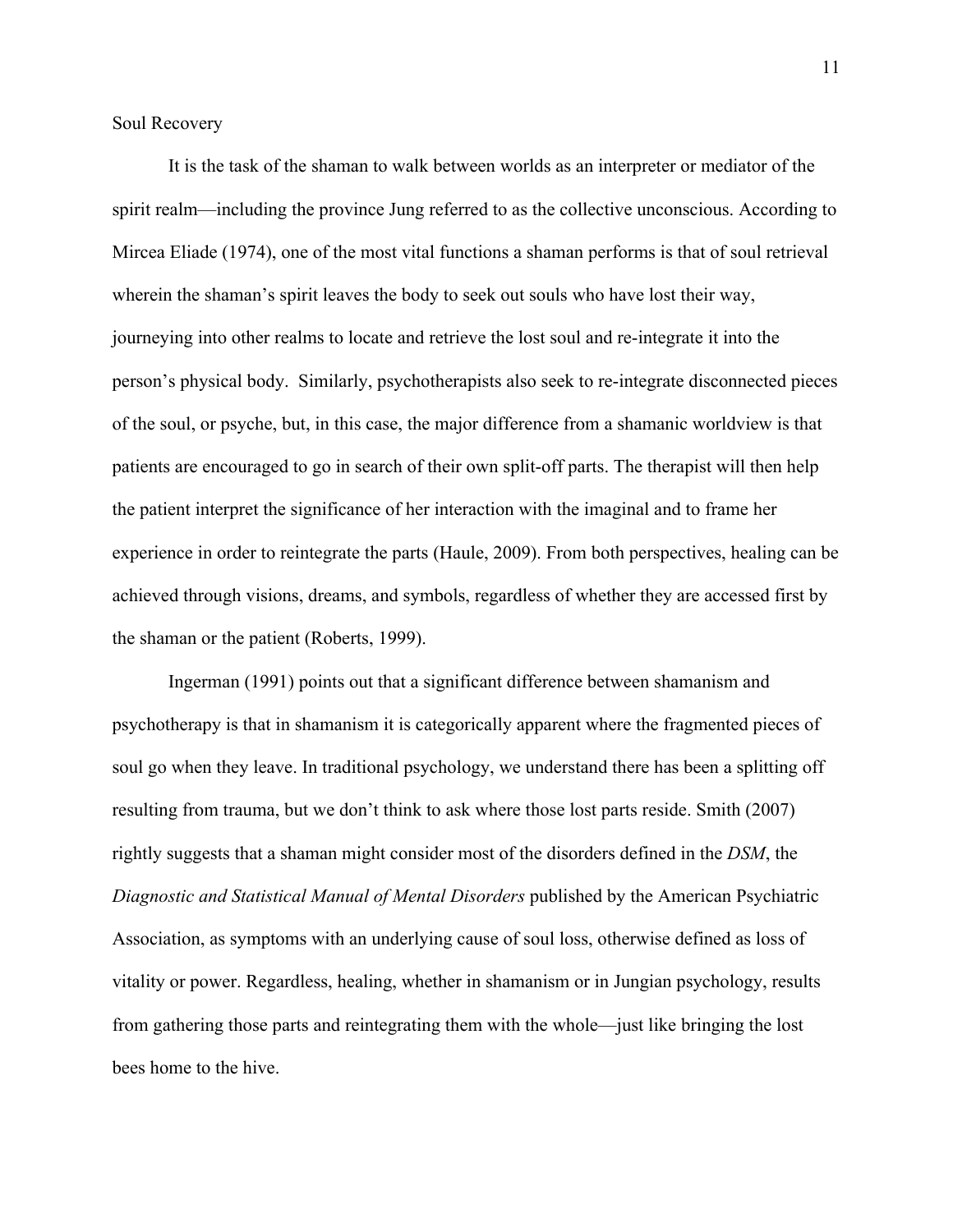Collective Soul Loss

Modern times seem to find the increasingly global culture suffering from a spiritual crisis, a collective soul loss and a dismemberment of body, mind, and spirit (Allen and Sabini, 1997). Rampant dissociation characterized by inertia, loss of vitality, depression and disease pervades our everyday life. Daily we are exposed to new and ever more disturbing accounts and media stories of addiction, violence, rage, and intolerance. In order to prevent the discomfort and pain these events arouse, we must numb ourselves on an ongoing basis. Dissociation, a form of disregard, disrupts our connection to a universal, cosmic web in which we participate as equals with the greater whole of elements and life forms around us. It deepens the separation we have established between ourselves and what we see, and it intensifies our view that the outside world and everything in it is dead, justifying ever greater abuse and manipulation of the natural world, the earth, and each other (Bernstein, 2005).

Our collective culture mirrors an individual who is suffering deeply from soul loss, manifesting in symptoms such as falling into conflict with the self, fragmenting into splinters in the pursuit of goals, interests, and occupations; and losing touch with his "origins and traditions…even losing all memory of his former self" (Sabini, 2005, p.182). Disregard, numbing, or not wishing to see or feel the distress and negative effects that soul loss brings also moves us ever further away from deep connection with soul and into a society where meaning is hard to find, compelling us try anything to fill up the gaping sense of emptiness that results. Jung correctly diagnosed our compulsive, cultural tendency toward hyperactivity, saying, "we rush impetuously into novelty, driven by a mounting sense of insufficiency, dissatisfaction, and restlessness" (as cited in Sabini, 2005, p. 141). Rather than turning inward to find a sense of meaning, rather than encountering and engaging with soul to integrate the disparate pieces, we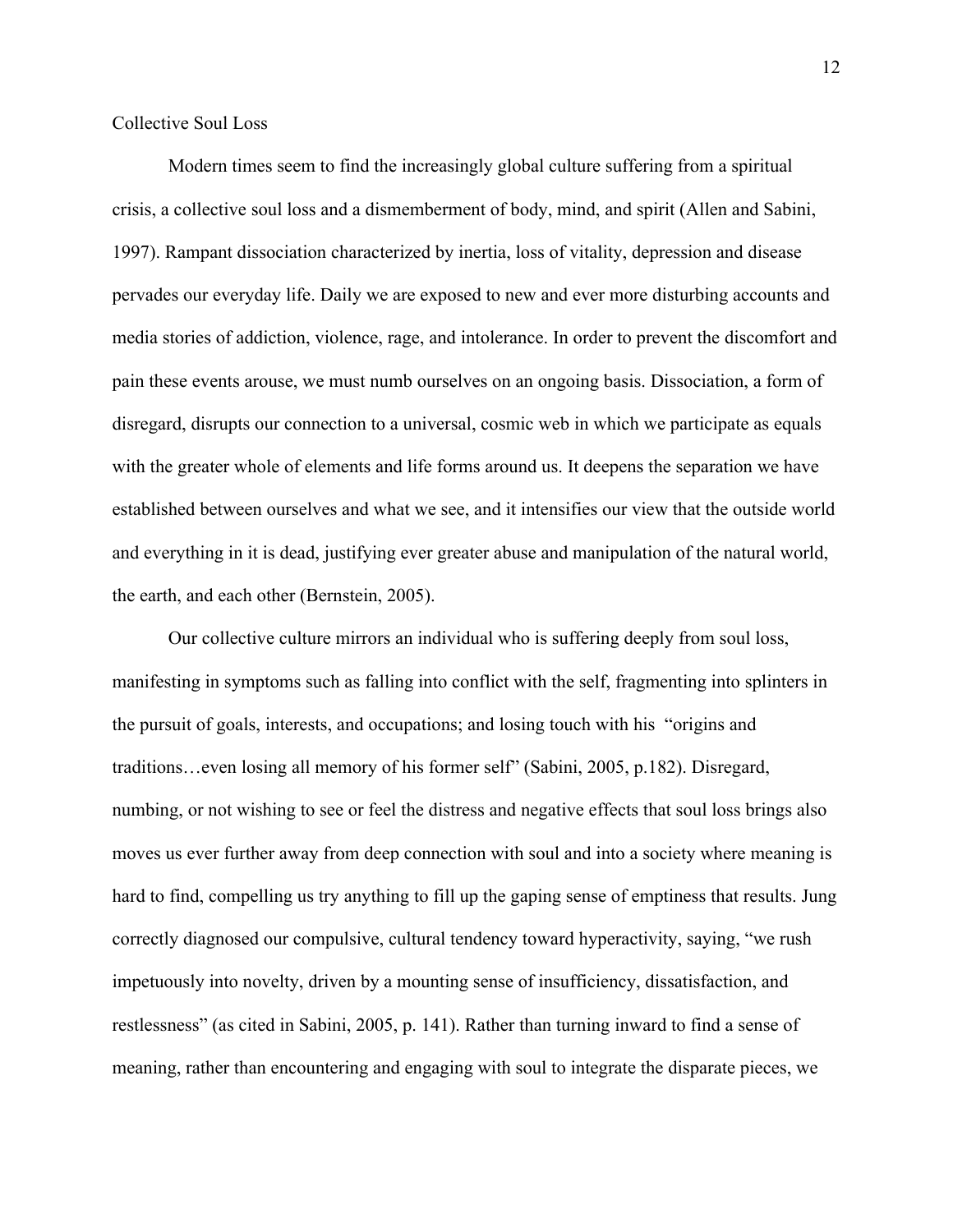grasp at straws outside ourselves and further fragmentation ensues.

Jung also recognized that entire nations suffer from dissociation and soul loss, reminding us, "Modern man does not understand how much his 'rationalism' has put him at the mercy of the psychic 'underworld'…. His moral and spiritual tradition has disintegrated, and he is now paying for this break-up in world-wide disorientation and dissociation" (as cited in Allen & Sabini, 1997, p. 216). In fact, we are witnessing an ever-greater loss of soul at the planetary level as well. The *anima mundi*, the world soul, so rich and varied with her diverse multitude of cultures, languages, species, and habitats, is losing soul with increasing speed as each becomes endangered and then extinct. With every loss of heritage, home, or heart, pieces of soul drop away, leaving the world soul weak, listless, and disoriented, lacking needed vitality and energy to exist.

# Initiation and Direct Experience

A final common and compelling component of shamanism and Jungian psychology is that each seeks to treat soul loss by retrieving and reintegrating vital essence that is missing. This must occur through direct experience; therefore, the underworld journey to retrieve the soul is one of necessity and initiation.

Jung believed symptoms of soul loss, such as disorientation, lack of focus, or feelings of powerlessness, exist because a portion of psychic energy that is normally available to the ego has vanished into the unconscious; becoming lost to the underworld. However, Jung realized when there is a depletion of libido, that life energy is not irrevocably gone; it continues to exist in the unconscious, awaiting the opportunity to resurface. The energy, equally powerful in the underworld as in our conscious life, continues to be busy as it manifests in images and symbols, the language of soul (Ryan, 2002).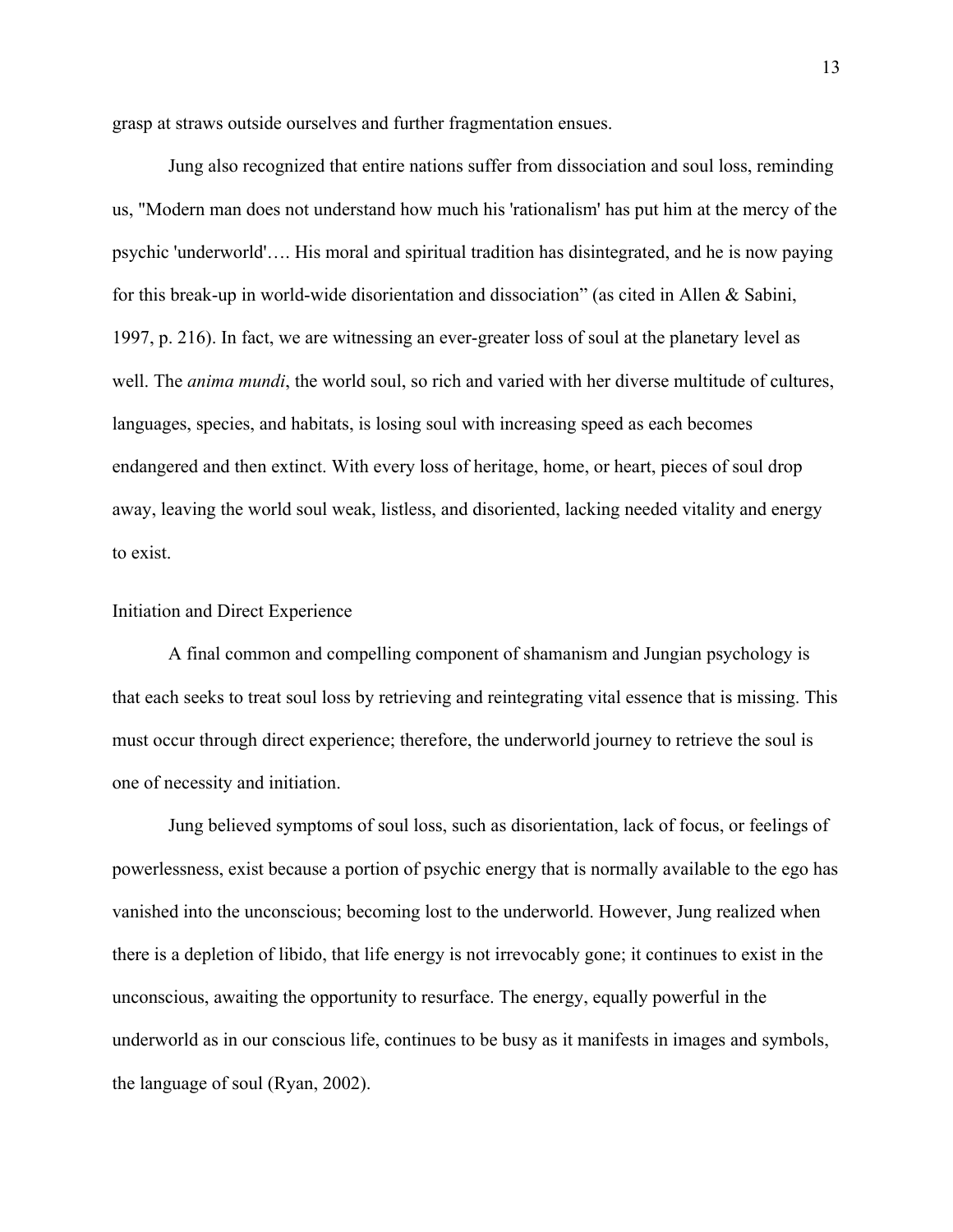The solution, Jung insisted, is for us to descend into the unconscious to engage with the missing libido through symbolic thought. This is what the shaman does when he or she journeys to other realms to garner insight, to do battle, or to retrieve a lost soul; and what the psychologist and patient do through dreamwork or active imagination. By engaging with the symbolic forms and entering into relationship with them in order to understand their significance in our daily life, vitality can be restored as the ego once again gains access to the energy it requires (Haule, 2009).

Though they travel in what some label invisible realms, shamans are no strangers to direct experience. A shaman "has immediate concrete experiences with gods and spirits; he sees them face to face, he talks with them, prays to them, implores them" (Eliade, 1974, p. 88). Ryan (2002) insists that when a shaman, through ritual, vision, journeying, or dreams visits the realm of spirits, it is not figurative or metaphorical: he actually encounters the archetypal realm and the landscape therein. Similarly, Allen and Sabini (1997) maintain that it is imperative that every individual learn to dialogue directly with the spiritual dimension through journeying or active imagination rather than relying on an intermediary as most religions have done for centuries. Direct interaction with the spiritual dimension can heal dissociation and dismemberment by reestablishing the link between the ego and the Self.

Overall, Jung believed, the most compelling and transformational direct experience is the descent. In Biblical myth, paradise was an undifferentiated unconsciousness. All differentiation and self-knowing came with the Fall which symbolized the beginning of consciousness when Adam and Eve are cast out of the garden and recognize their nakedness and the difference between heaven and hell. Similarly, a descent to the underworld, whether through shamanic initiation or through what Jung called a *night sea journey*, a dark night of the soul, gifts us with differentiation, growth, and ultimately, transformation (Ryan, 2002).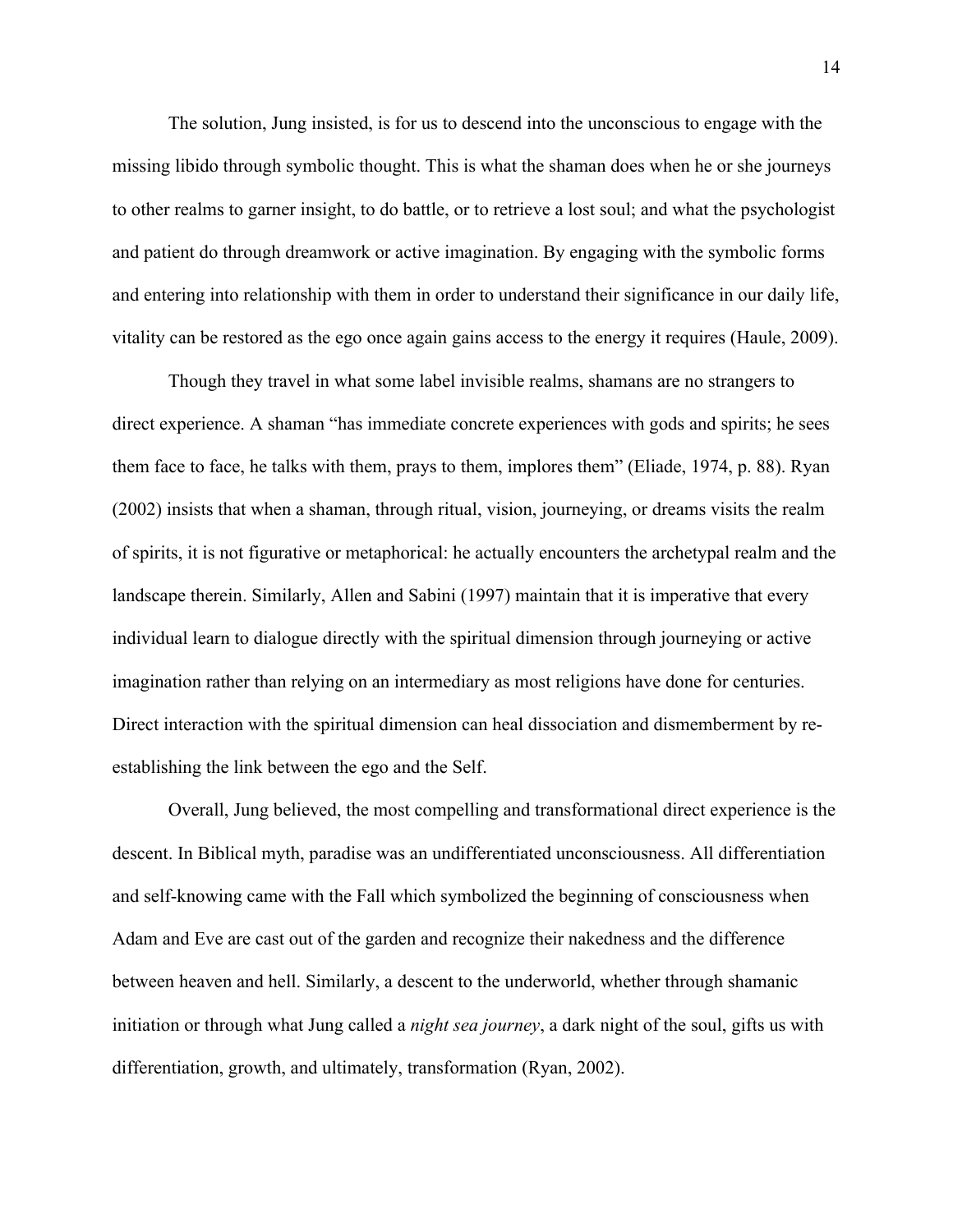In shamanic initiation, symbolic dismemberment incurs direct experience of the sacred as ritual death and rebirth take place. The initiate is re-assembled and reborn as a new being: a shaman with power and potential. Shamanic initiation, Allen and Sabini (1997) agree, requires various and numerous stages of ascending and descending the World Tree, a central axis that provides access to the other realms, each time gaining greater consciousness of the unified reality of the transcendent dimension. In everyday life, we each must make a descent in order to gain experience, encounter deeper aspects of ourselves, and emerge again, transformed, in the process of initiation.

Jung believed the Self, the centering archetype, to be ego-transcendent, calling it the God within us. Because it has a preconceived blueprint for wholeness and knows what is best for the ego, it will nudge us toward the path of greatest growth. There is a *telos*, a destiny factor, associated with the Self, then, that allows it to guide and regulate individuation, the unfolding of the its strategy for wholeness (Kalsched, 1996). While we may not choose the descent to the underworld with our egoic mind, the Self may send us downward to our destiny because it is there where we will garner wholeness through direct experience of the challenges and conflicts life brings.

In spite of our current collective cultural crisis, Jung inferred that the loss of instinct, the loss of soul, which is the root of our pathology, can be restored through reconnection with the sacred aspects of the natural and imaginal worlds. Darkness is an aspect of nature. In our descent to reconnect with our roots in wild nature, the deep levels of the psyche, like bees that are lost from the hive, we may encounter destruction, violence, devouring forces, dismemberment, death, and decay. We may battle dark forces, pit our strength against demons, gatekeepers, and those who seek to destroy instead of create. We may navigate unknown territory, dark waters, and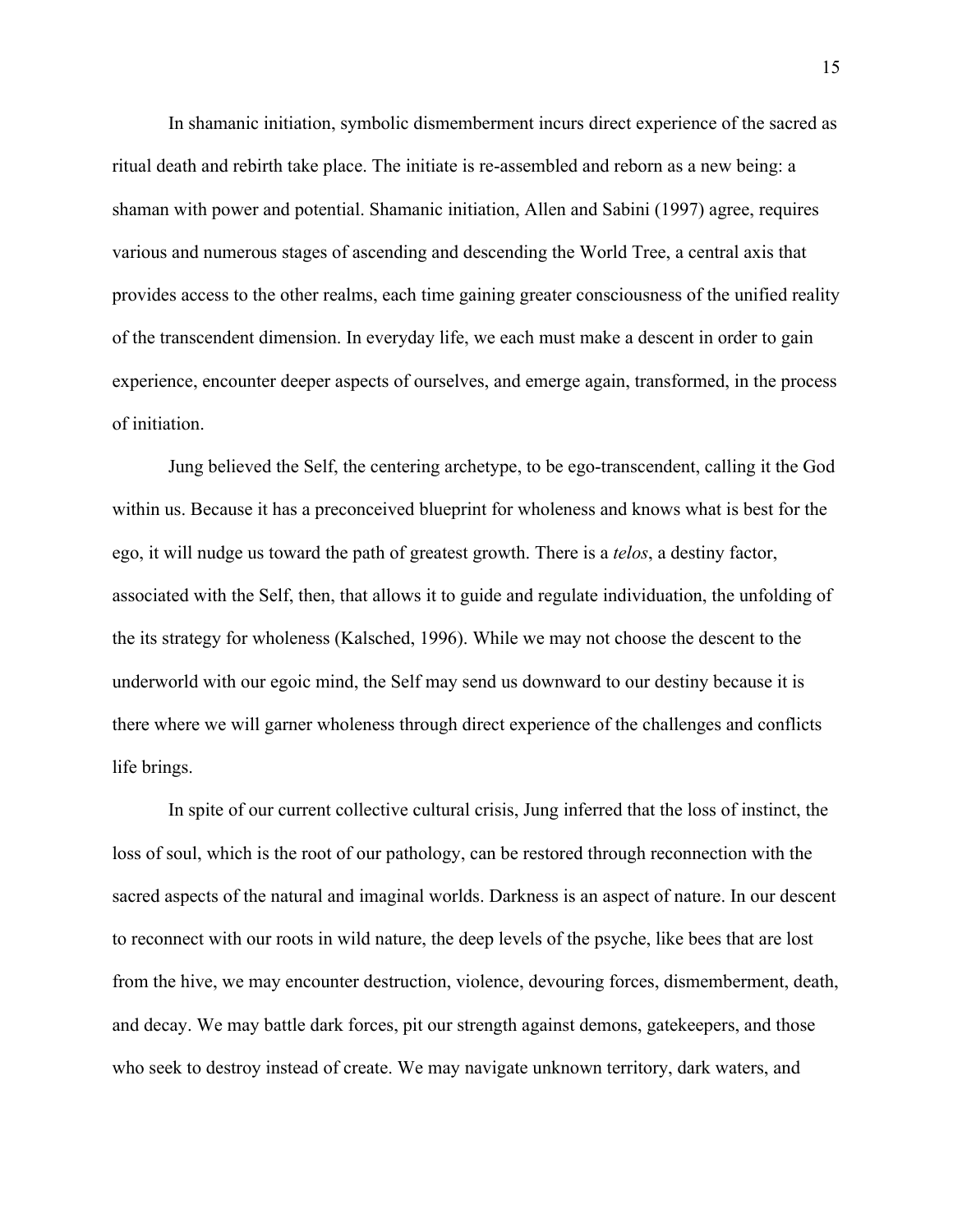close, tight spaces. We may even enter in that impenetrable dark night of the soul where all hope seems lost. But Jung urged us to look for the seed in the darkness that will come to fruition and light, stating, "a civilization does not decay, it regenerates" (as cited in Sabini, 2005, p. 183).

The hive is being dismembered through the loss of the bees, it behooves us to understand that dismemberment is the first act of initiation. What is broken into pieces can be re-membered and begun anew like the initiate who emerges as a powerful shaman. It is possible, through the process of descent to reconnect with the sacred earth, to restore our souls to their rightful wholeness, both individually and as a culture. By re-membering our roots in the sacred, by reestablishing right relations with nature and the imaginal, we renew our trust in the power of soul to help us find our way home.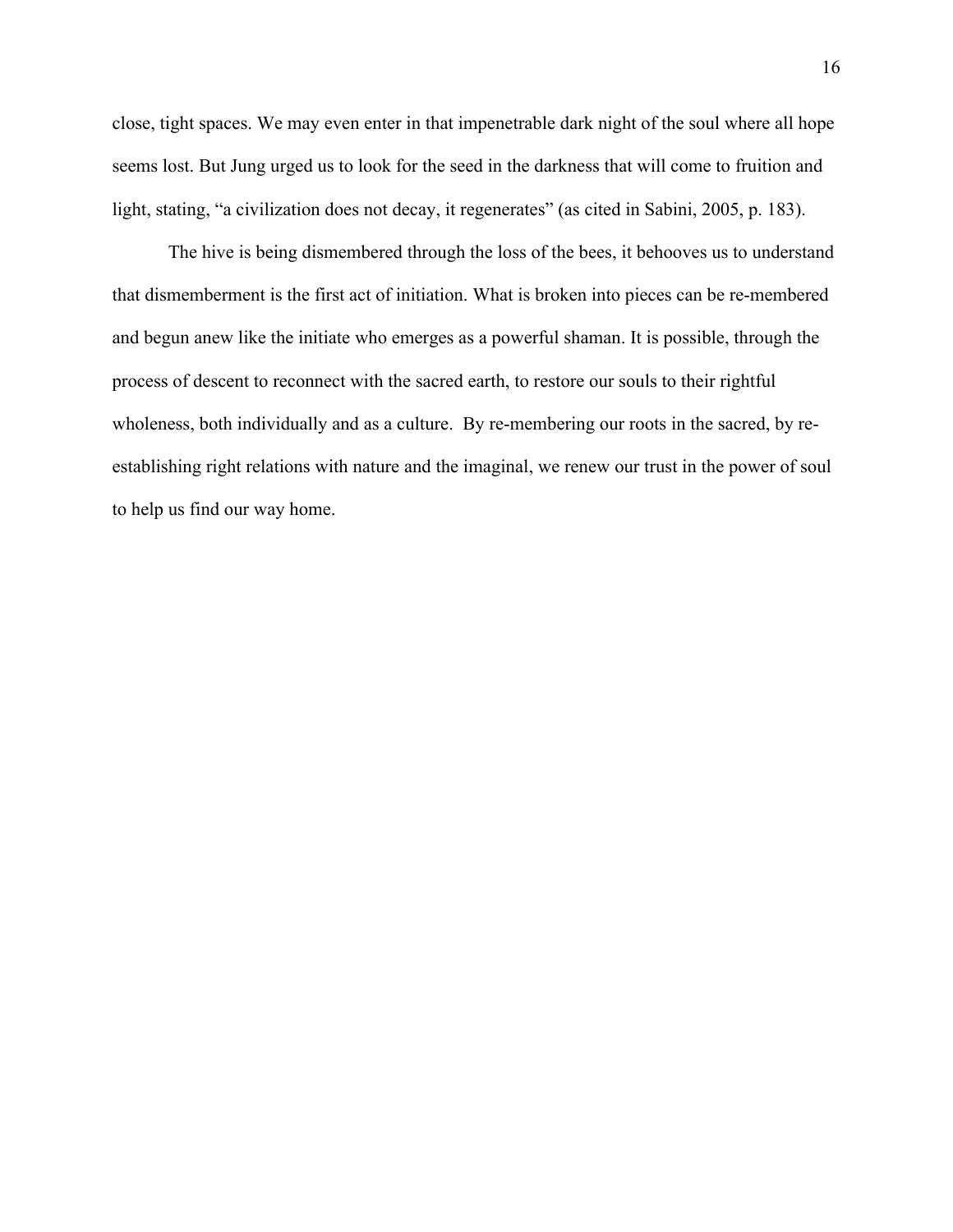#### References

- Achterberg, J. (2002). *Imagery in healing: Shamanism and modern medicine*. Boston: Shambhala.
- Allen, M. L., & Sabini, M. (1997). Renewal of the world tree: Direct experience of the sacred as a fundamental source of healing in shamanism, psychology, and religion. In D. F. Sandner, & Wong, S. H. (Ed.), *The sacred heritage: The influence of shamanism on analytical psychology* (pp. 215-225). New York: Routledge.
- Bernstein, J. (2005). *Living in the borderland: The evolution of consciousness and the challenge of healing trauma*. New York: Routledge.
- Cavalli, T. F. (2002). *Alchemical psychology: Old recipes for living in a new world*. New York: Tarcher/Putnam.
- Haule, J. R. (2009). Taking Direction From the Spirit In Shamanism and Psychotherapy Retrieved January 10, 2009, from http://www.jrhaule.net/spirit.html
- Eliade, M. (1974). *Shamanism: Archaic techniques of ecstasy*. Princeton, NJ: Princeton University Press.
- Gagan, J. M. (1998). *Journeying: Where shamanism and psychology meet*. Santa Fe, NM: Rio Chama Productions.
- Hillman, J. (1975). *Re-Visioning psychology*. New York: Harper & Row.

James Hillman (1982)

- Hopcke, R. H. (1999). *A guided tour of the collected works of C.G. Jung*. Boston: Shambhala Publications.
- Glendinning, C. (1994). *My name is Chellis and I'm in recovery from western civilization*. Gabriola Island, B.C., Canada: New Catalyst Books.
- Ingerman, S. (1991). *Soul retrieval: Mending the fragmented self*. San Francisco, CA: HarperCollins.
- Jung, C. G. (1964). *Man and his symbols*. New York: Dell.
- Jung, C. G. (1970), *Psychological Reflections,* (Princeton University Press: Princeton, N.J.).
- Kalsched, D. (1996). *The inner world of trauma: Archetypal defenses of the personal spirit*. London: Routledge.